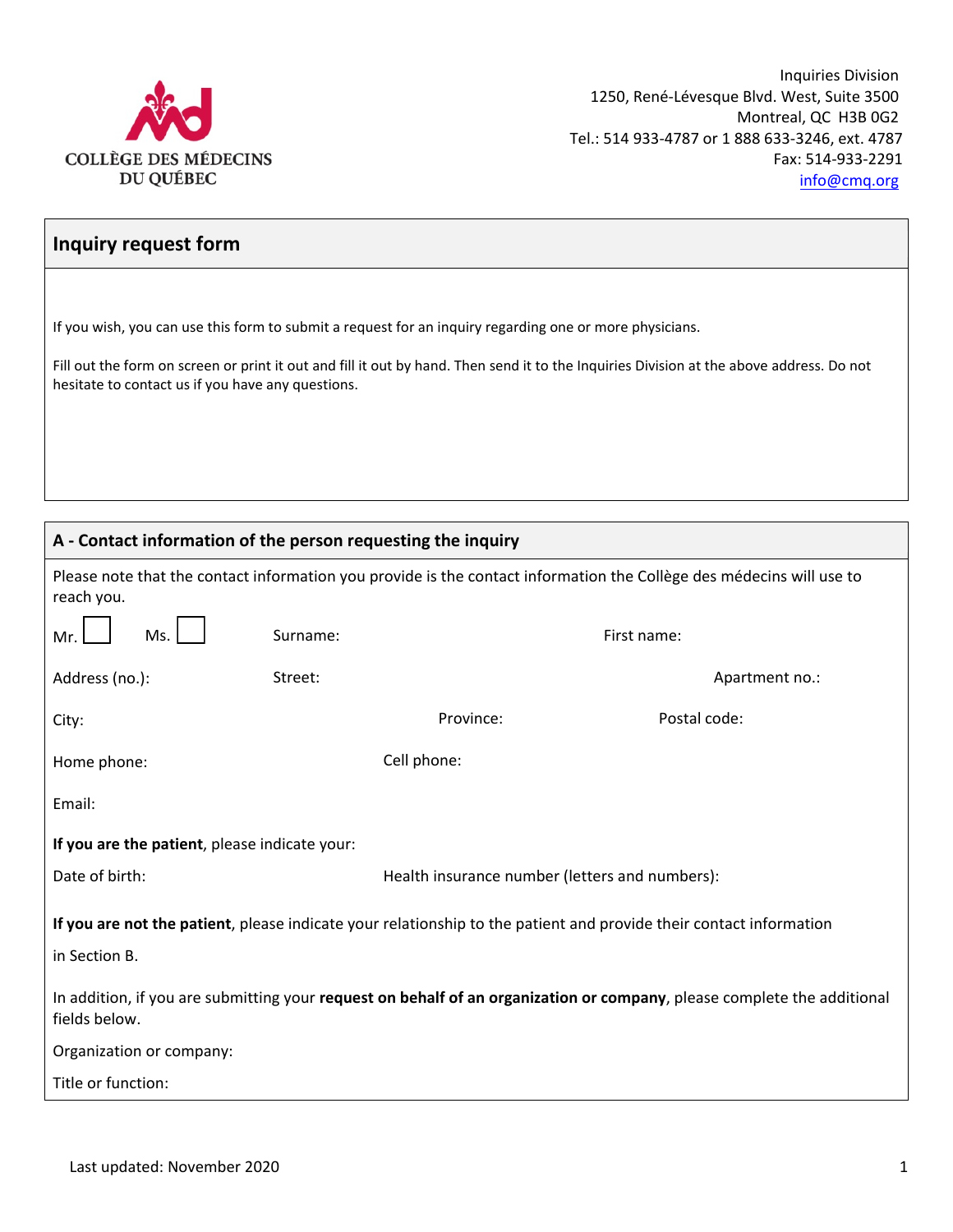| B - Patient contact information (do not complete if identical to Section A) |                                                |             |                |  |  |  |
|-----------------------------------------------------------------------------|------------------------------------------------|-------------|----------------|--|--|--|
| Mr.<br>Ms.                                                                  | Surname:                                       | First name: |                |  |  |  |
| Address (no.):                                                              | Street:                                        |             | Apartment no.: |  |  |  |
| City:                                                                       |                                                | Province:   | Postal code:   |  |  |  |
| Home phone:                                                                 |                                                | Cell phone: |                |  |  |  |
| Email:                                                                      |                                                |             |                |  |  |  |
| Date of birth:                                                              | Health insurance number (letters and numbers): |             |                |  |  |  |
|                                                                             |                                                |             |                |  |  |  |
| C - Contact information of the physician concerned by your request          |                                                |             |                |  |  |  |

| Provide as much information as possible to help us identify the physician.          |                        |                |                 |  |  |  |  |
|-------------------------------------------------------------------------------------|------------------------|----------------|-----------------|--|--|--|--|
| Surname:                                                                            |                        | First name:    |                 |  |  |  |  |
| Specialty:                                                                          |                        |                |                 |  |  |  |  |
| Where did the consultation with the physician take place?                           |                        |                |                 |  |  |  |  |
| Hospital                                                                            | Office (clinic) $\Box$ | Walk-in clinic | Other, specify: |  |  |  |  |
| Name of the clinic or health care institution:                                      |                        |                |                 |  |  |  |  |
| Address (no.):                                                                      | Street:                |                | City:           |  |  |  |  |
| If your request concerns other physicians, please indicate this on a separate page. |                        |                |                 |  |  |  |  |

## **D - Description of your concerns**

On the next page, provide a description of the situation including, if possible:

- the nature of your complaint ordissatisfaction;
- the reason(s) why you consulted thephysician;
- where the consultations or events took place;
- the dates on which the medical consultations or treatments took place;
- if you refer to care provided by other physicians in your request, even if you have nothing to criticize these physicians for, please tell us their name and where the consultation took place (we may need to see your medical record kept by these physicians);
- your expectations with respect to the inquiry request.

If necessary, you can add one or more pages. Attach a copy of any documents relevant to the review of your request **(including any recordings)**.